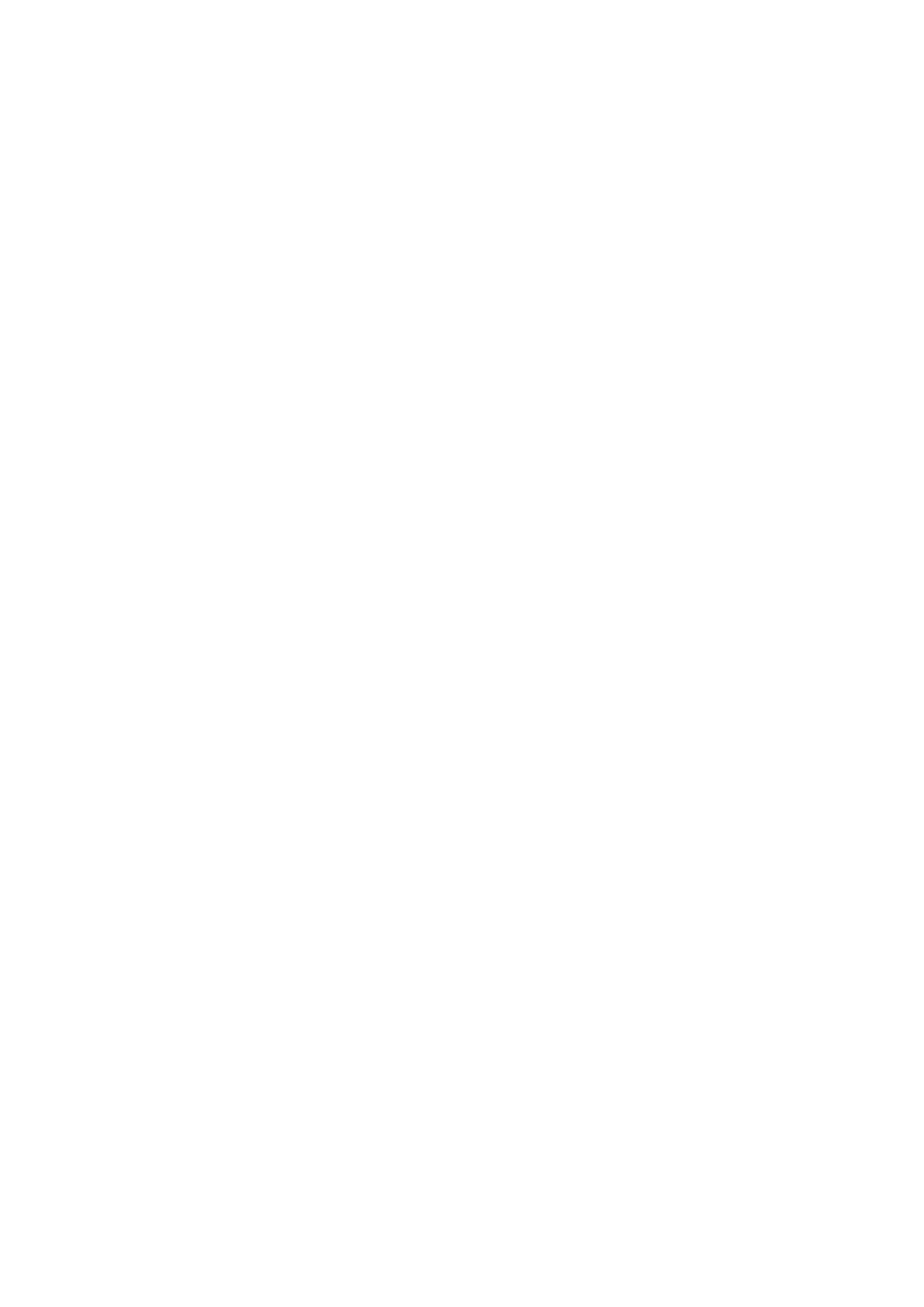# **NORTHERN TERRITORY OF AUSTRALIA**

As in force at 27 February 2012 \_\_\_\_\_\_\_\_\_\_\_\_\_\_\_\_\_\_\_\_

\_\_\_\_\_\_\_\_\_\_\_\_\_\_\_\_\_\_\_\_

#### **SURVEILLANCE DEVICES REGULATIONS**

#### **Regulations under the** *Surveillance Devices Act*

#### **1 Citation**

These Regulations may be cited as the *Surveillance Devices Regulations*.

#### **2 Corresponding laws**

For the definition *corresponding law* in section 4 of the Act, each of the following is declared to be a corresponding law:

- (a) *Police Powers and Responsibilities Act 2000* (Qld);
- (b) *Police Powers (Surveillance Devices) Act 2006* (Tas)*;*
- (c) *Surveillance Devices Act 1999* (Vic);
- *(d) Surveillance Devices Act 2007* (NSW)*.*

#### **3 When tracking device may be installed, used or maintained**

- (1) For section 13(2)(d) of the Act, a person may install, use or maintain a tracking device in the following circumstances:
	- (a) in accordance with the directions of the person in charge of an emergency or search and rescue operation to search for a person or thing during the operation;
	- (b) in accordance with the directions of the person in charge of a hospital or nursing home (the *manager*) to monitor the location of a patient if:
		- (i) the patient is under a legal obligation to stay in the hospital or nursing home and the manager reasonably believes the patient is likely to try to leave; or
		- (ii) the manager reasonably believes the patient is likely, because of illness, lack of awareness or other incapacity, to leave the hospital or nursing home without proper regard to his or her health or safety; or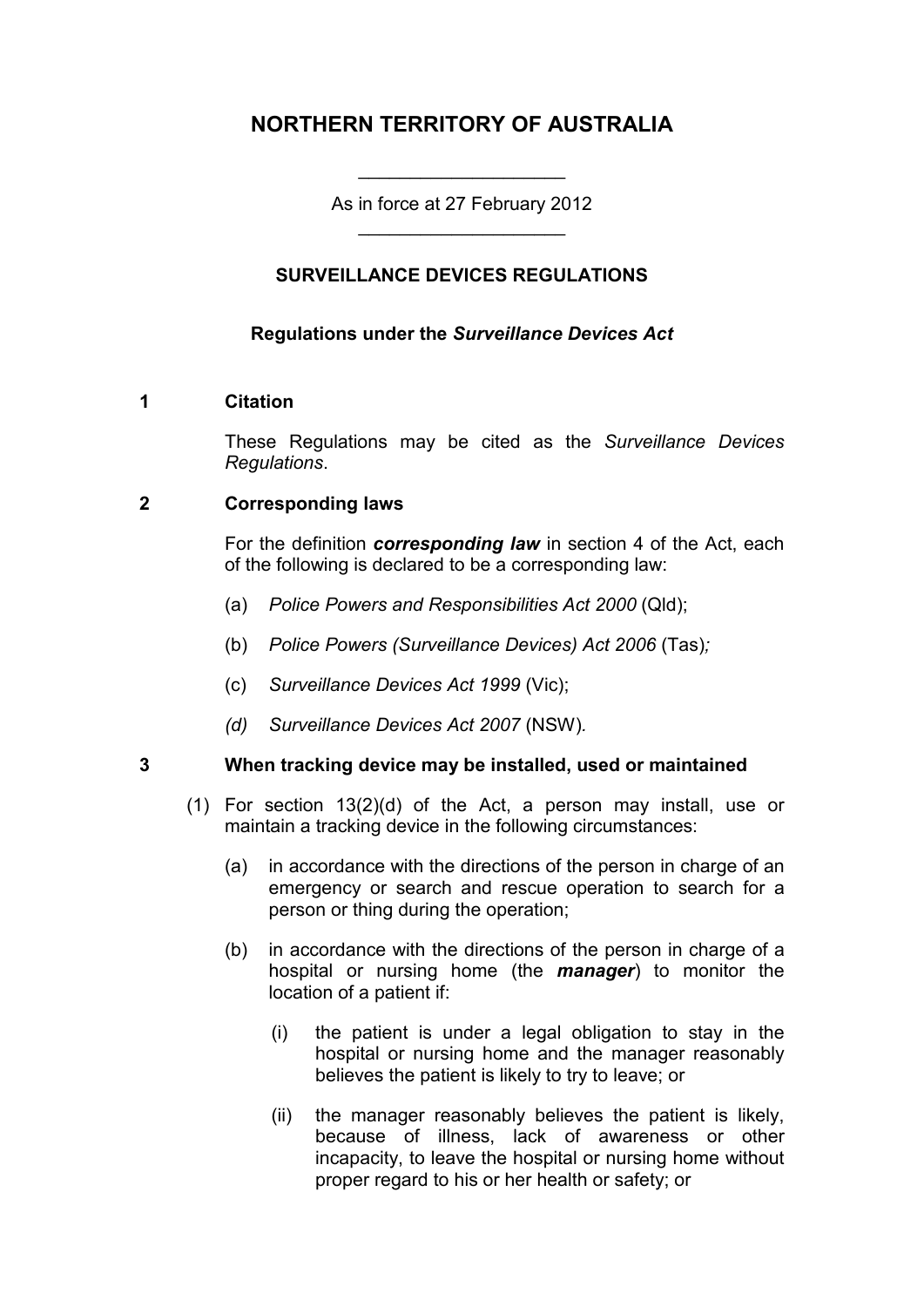- (iii) if the manager reasonably believes the patient is likely to be unlawfully taken from the hospital or nursing home;
- (c) in accordance with the directions of the Director of Correctional Services or person in charge of a prison, to monitor the activities and location of a prisoner in the prison;
- (d) in accordance with the directions of the Director of Correctional Services to monitor the activities and location of a monitored offender to the extent that the offender is required by the monitoring requirement to submit to the monitoring;
- (e) to monitor the location of an animal or thing the subject of a research project.
- (2) In this regulation:

*monitored offender* means a person subject to a monitoring requirement.

*monitoring requirement* means any of the following:

- (a) a home detention order, community custody order or community based order under the *Sentencing Act*;
- (b) an alternative detention order under the *Youth Justice Act*  that is subject to a condition mentioned in section 102(1)(b) of that Act;
- (c) a conduct agreement under the *Bail Act* that is subject to a condition mentioned in section 27A(1)(ia) or (ib) of that Act;
- (d) a parole order under the *Parole of Prisoners Act* that is subject to a condition mentioned in section 5(5C)(a) or (b) of that Act.